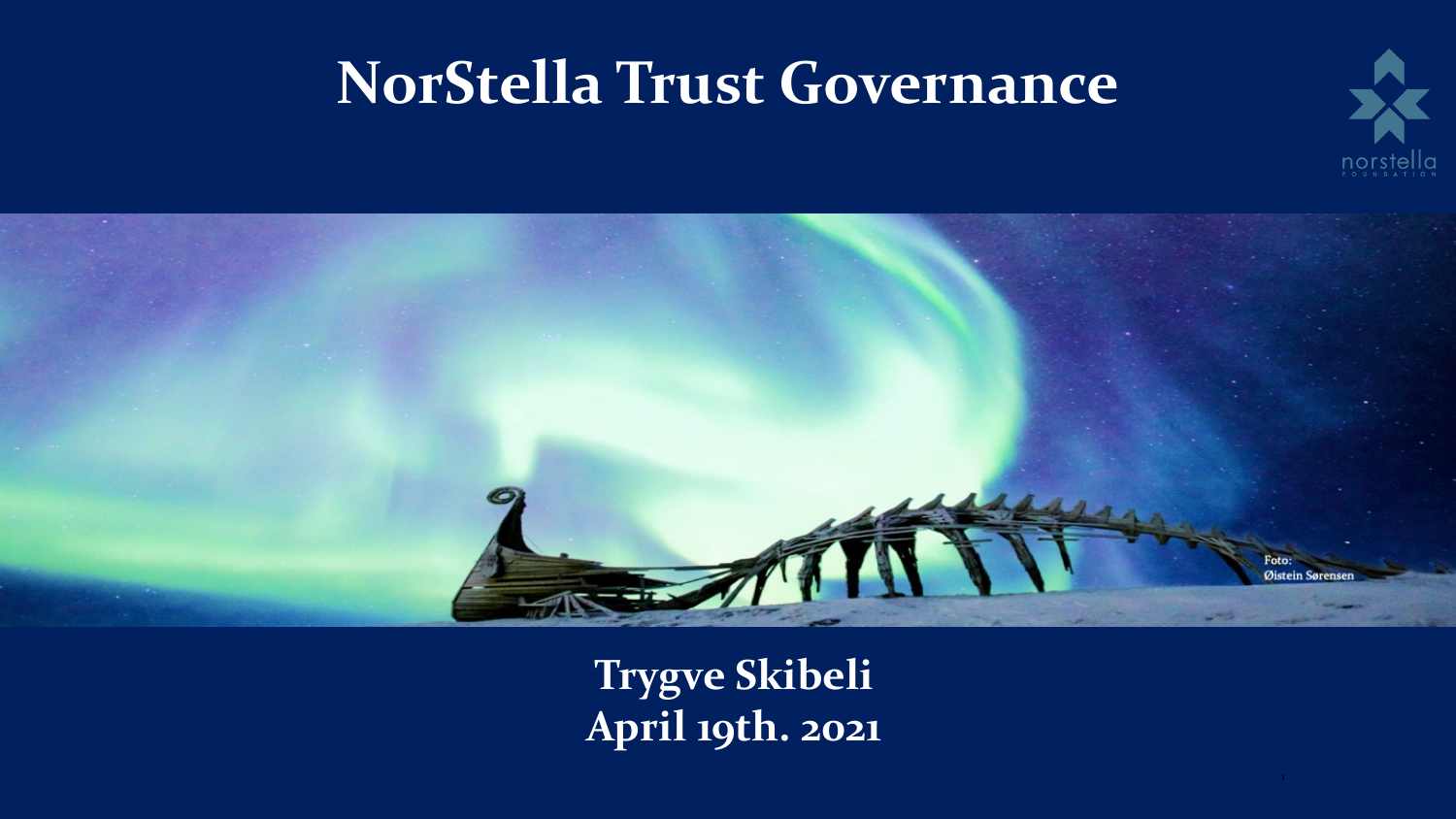# **AGENDA**



- 1. Welcome and introduction
- 2. Who is in this meeting ? (quick tour «around the table»)
- 3. Why? (...the problem that need to be solved)
- 4. What? (is Trust Governance)
- 5. How? (... project plan, roles in the project, etc.)
- 6. Next steps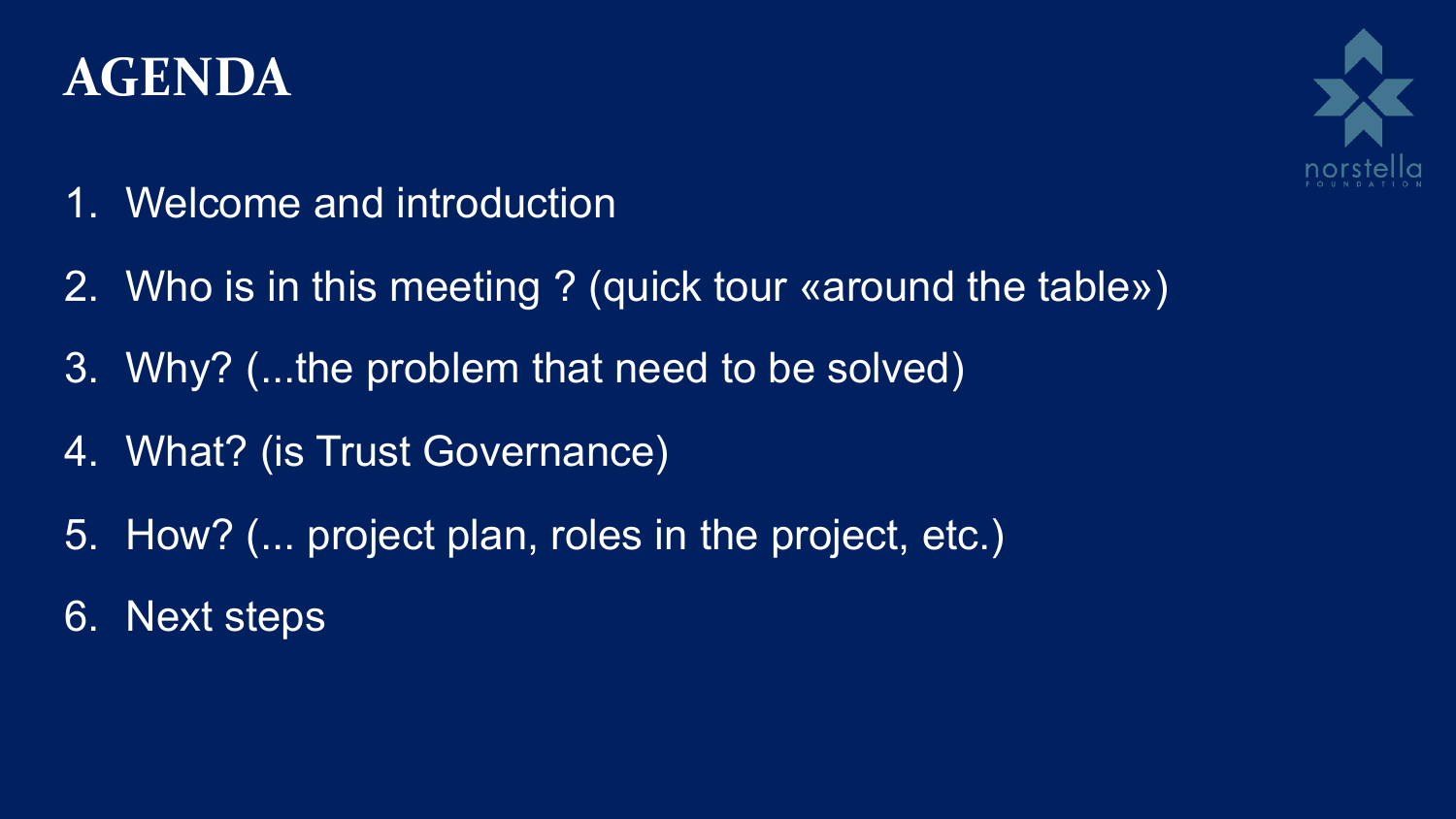CUSTOMERS



**Searches Webshop**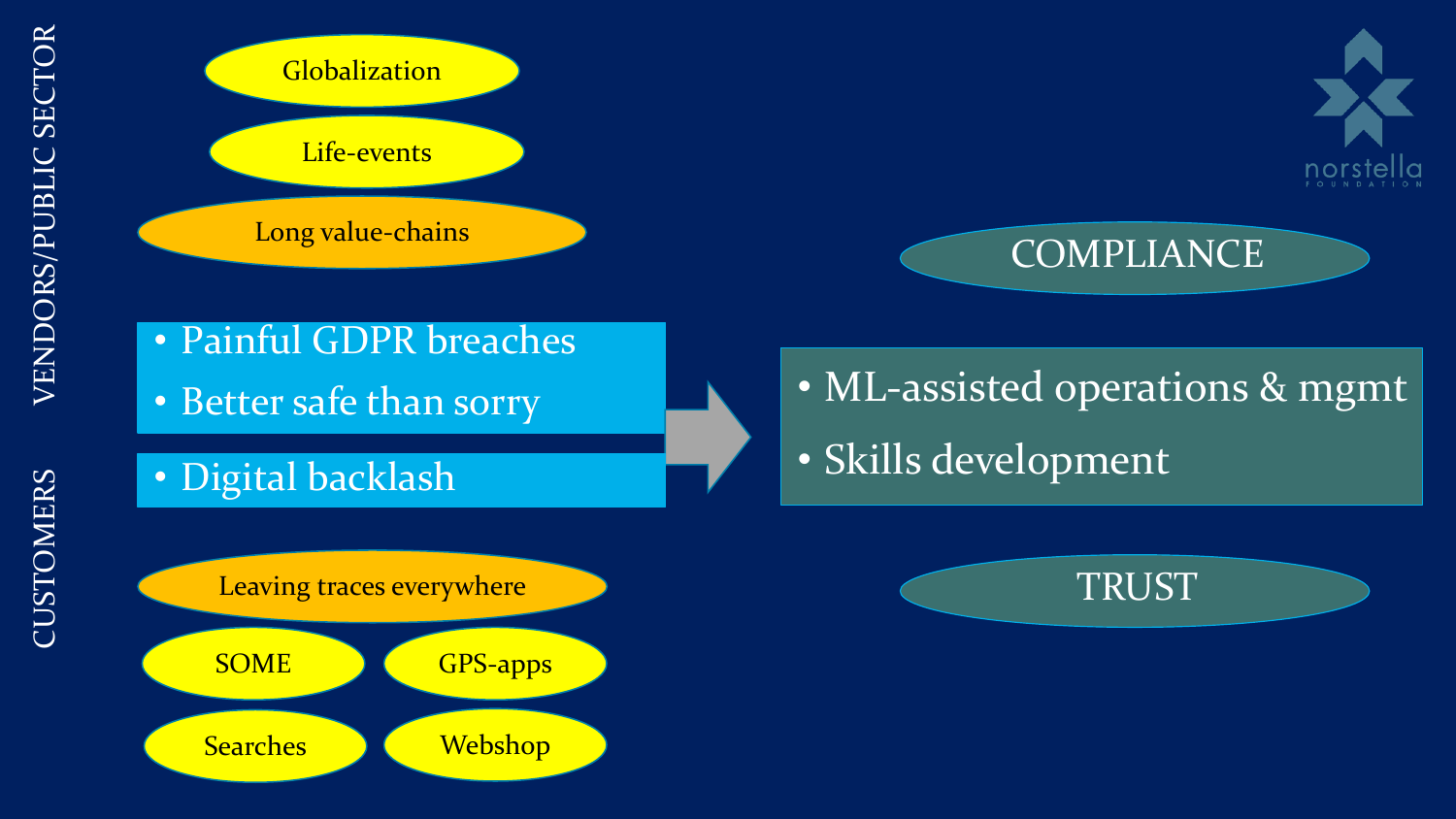### **WHAT? THE TRUST GOVERNANCE PROJECT**

Can the following 4 scenarios be done more efficiently and with higher quality using ML?



- Companies/organizations (processing personal data)
	- 1. Reports/dashboards: overview of the personal data being processed
	- 2. Reports/dashboards: overview of- and track the different grounds for processing personal data
	- 3. Modifications: following the withdrawal of a consent to process personal data etc.

#### • Customers:

Reports/dashboards: overview and easy to modify (withdraw/extend consents etc.)

How is this done today? Results?



Using ML Results?

+ skills transfer (e-learning/classes)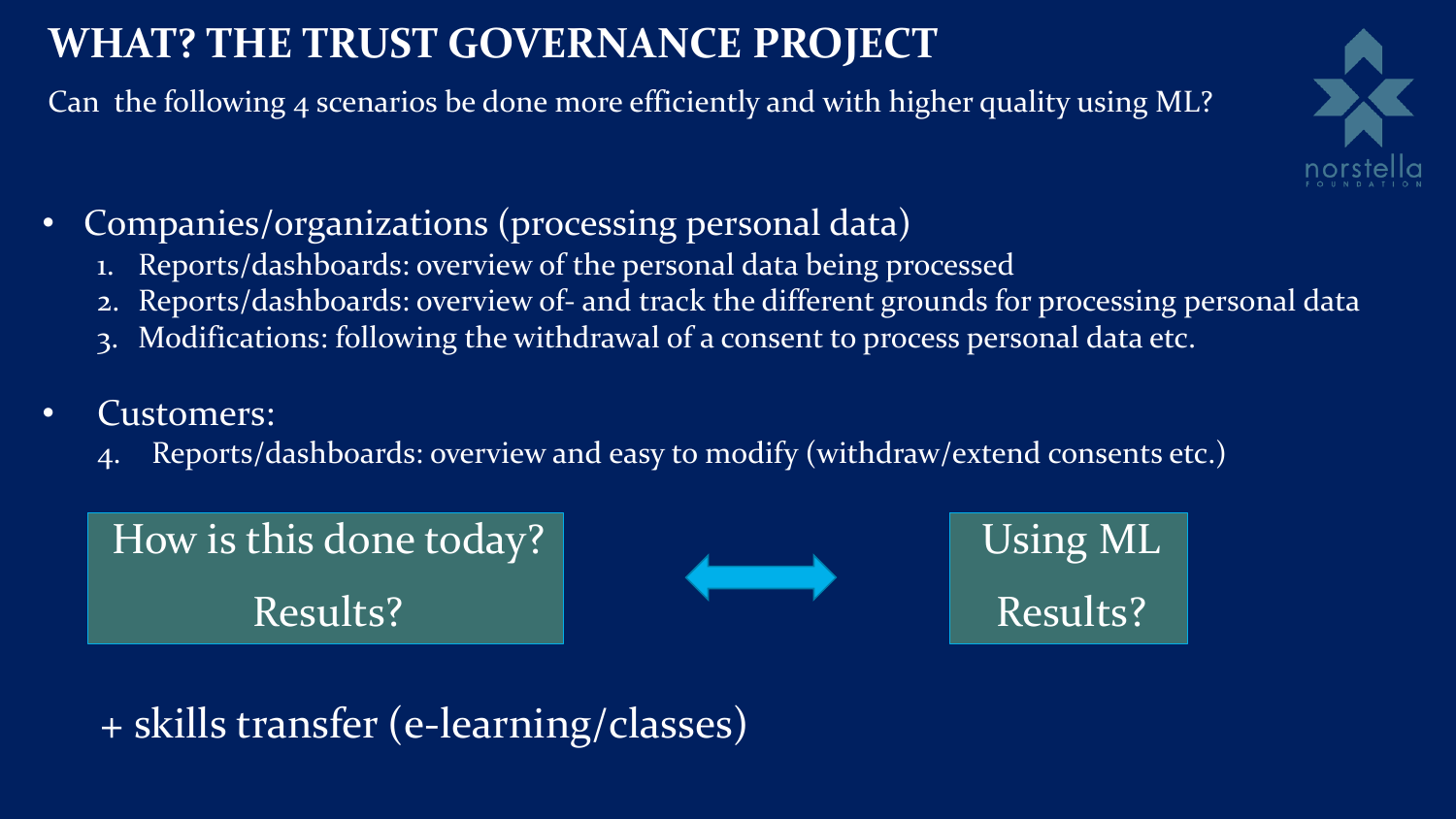### **WHAT? OVERVIEW OF PERSONAL DATA BEING PROCESSED**



- 1. What: overview of the personal data being processed
	- Within the company/municipality/hospital
	- Between separate entities in the different value chains
- 2. How: interviews and logdata
	- Laws and regulations (patterns to look for, and requirements for sharing the data in the project)
	- System requirements/test environment
	- Municipalities
	- SMBs
- **Category •** Sunnaas Sykehus (health), **Milestone Q2-211 Q3-21 Q2-222 Q2-222 Q2-222 Q2-21 Q2-22 Q2-222 Q2-222 Q2-222 Q2-222 Q2-2222 Q2-2222 Q2-2322 Q2-2222 Q2-22222 Q2-22222 Q2-22222**
	- When and for how long? Get the project group up to a minimum competence level

| <b>Category</b>                          | Activity / Milestone                                      |  |  |  | Q2-21   Q3-21   Q4-21   Q1-22   Q2-22   Q3-22   Q4-22   Q1-23   Q2-23 |  |
|------------------------------------------|-----------------------------------------------------------|--|--|--|-----------------------------------------------------------------------|--|
| W1: Get an overview of the personal data | Compare results for the organization with- and without AI |  |  |  |                                                                       |  |

W4: Easy to understand privacy reports/dashboards Compare results for the customers with- and without AI personal data (status and planning updates) Compare results for the organization with- and without AI W2: Get an overview of the grounds for processing

W1: Get an overview of the personal data Compare results for the organization with<br>Compare results for the organization with Compare results for the organization with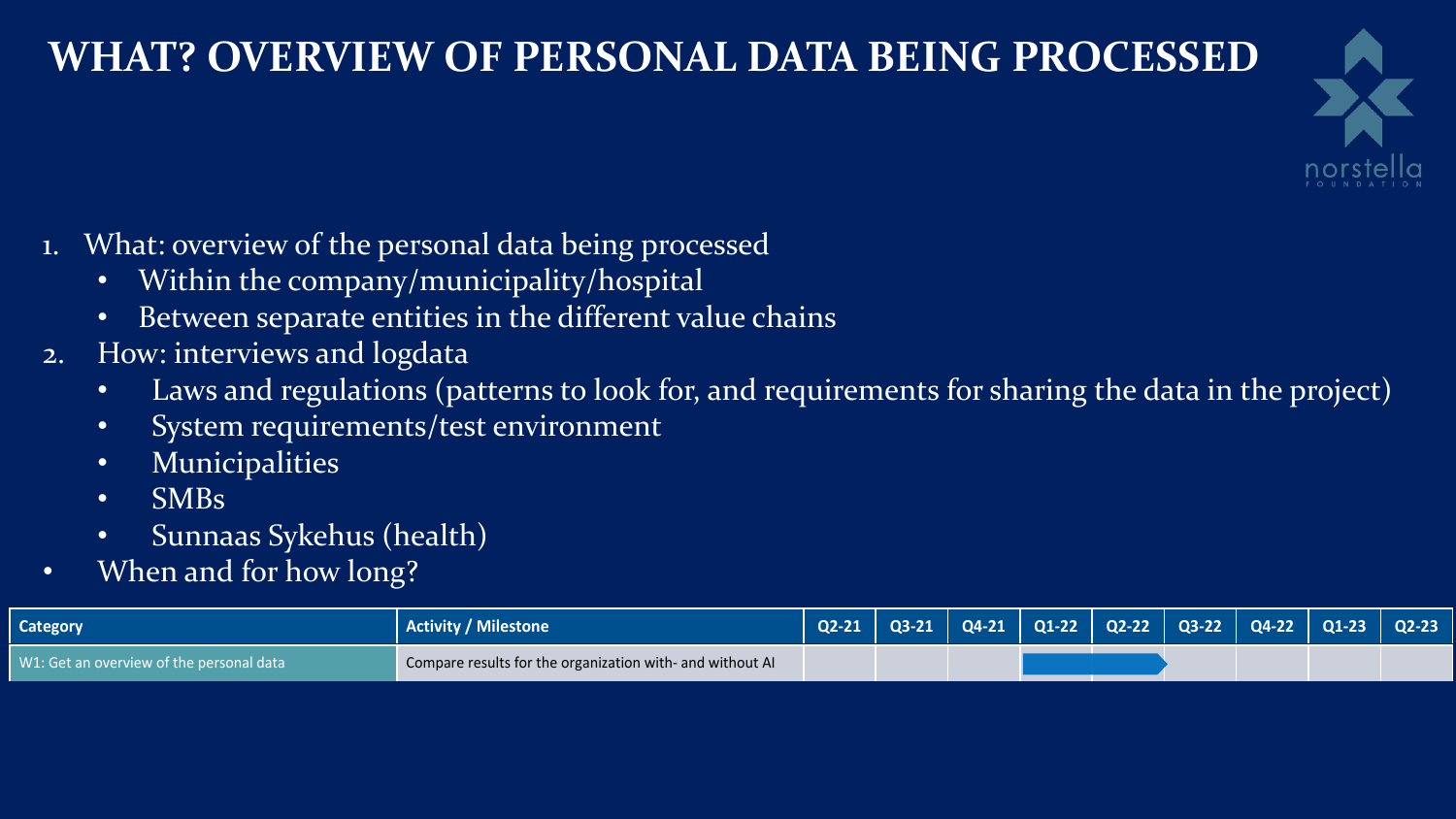#### **WHAT? OVERVIEW OF GROUNDS FOR PROCESSING PERSONAL DATA**



- 1. What: overview of- and track the different grounds for processing personal data
	- Legal basis
	- **Consent**
	- Other
- 2. How: interviews and logdata
	- Laws and regulations (patterns to look for, and requirements for sharing the data in the project)
	- System requirements/testenvironment
	- Municipalities

• SMBs

- 
- $\blacksquare$  Category  $\blacksquare$   $\blacksquare$   $\blacksquare$   $\blacksquare$   $\blacksquare$   $\blacksquare$   $\blacksquare$   $\blacksquare$   $\blacksquare$   $\blacksquare$   $\blacksquare$   $\blacksquare$   $\blacksquare$   $\blacksquare$   $\blacksquare$   $\blacksquare$   $\blacksquare$   $\blacksquare$   $\blacksquare$   $\blacksquare$   $\blacksquare$   $\blacksquare$   $\blacksquare$   $\blacksquare$   $\blacksquare$   $\blacksquare$   $\blacksquare$   $\blacksquare$   $\blacksquare$   $\bl$ 
	- Sunnaas Sykehus (health) ect group up to a minimum competence level

Preparatory WW hackage and for how long?

| Category                                                                                                     | Activity / Milestone                                      |  | Q2-21   Q3-21   Q4-21   Q1-22   Q2-22   Q3-22   Q4-22   Q1-23   Q2-23 <sup> </sup> |  |  |  |
|--------------------------------------------------------------------------------------------------------------|-----------------------------------------------------------|--|------------------------------------------------------------------------------------|--|--|--|
| $\parallel$ W2: Get an overview of the grounds for processing<br>personal data (status and planning updates) | Compare results for the organization with- and without AI |  |                                                                                    |  |  |  |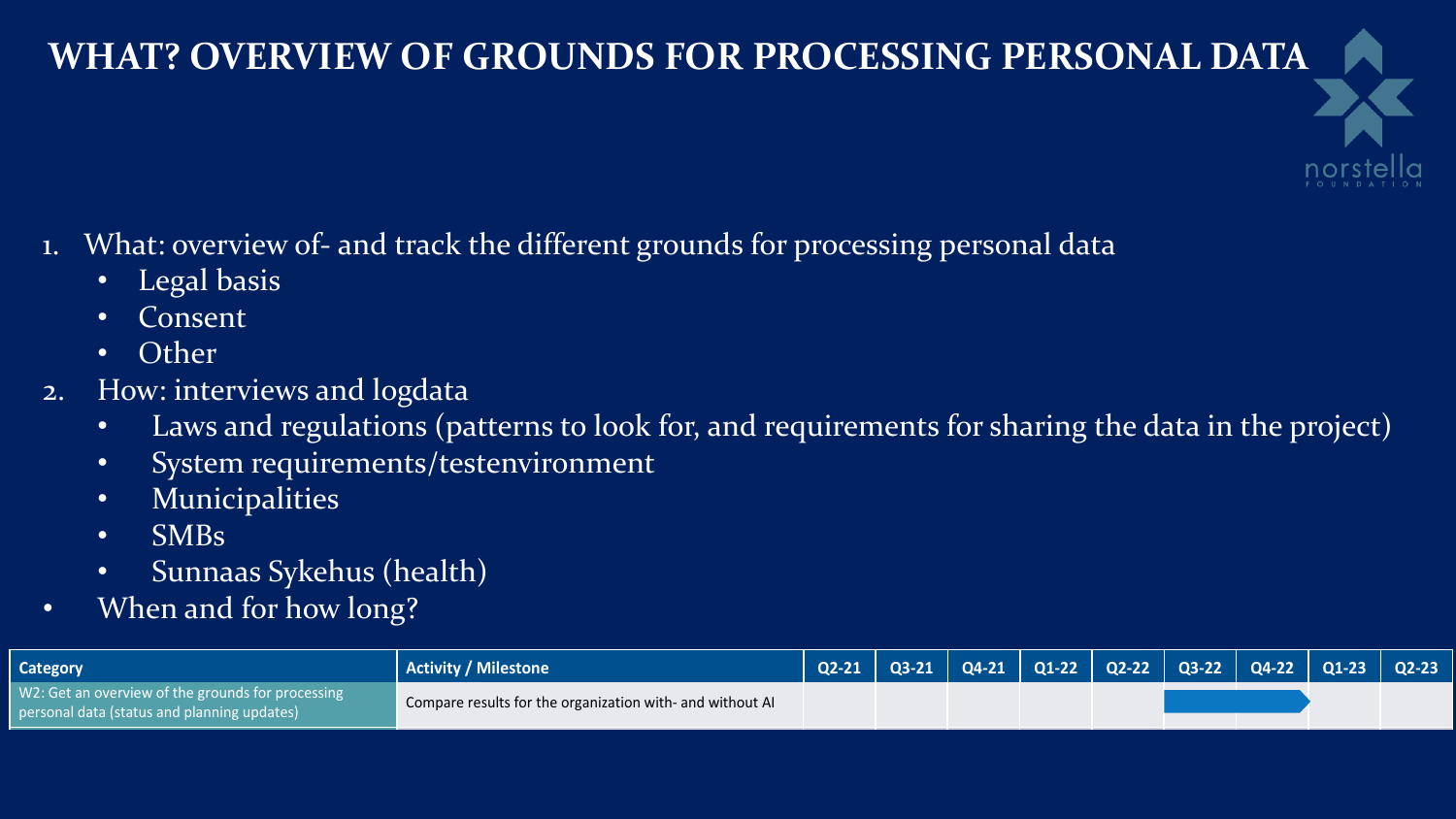# **WHAT? MODIFICATIONS**

- following the withdrawal of consents etc.



- 1. What: Modifications: following the withdrawal of a consent to process personal data etc.
	- Legal basis: the law changes
	- Consent: expires or is modified or withdrawn
	- Other: changes that requires changes in the processing of personal data.
- 2. How: interviews and logdata
	- Laws and regulations (patterns to look for, and requirements for sharing the data in the project)
	- System requirements/testenvironment
- **Category •** Municipalities activity/Milestone **Q2-211 Q3-211 Q3-211 Q2-211 Q3-21 Q3-21 Q3-21 Q3-21 Q2-211 Q3-212 Q3-222 Q3-222 Q3-222 Q3-222 Q3-222 Q3-222 Q3-222 Q3-222 Q3-222 Q3-222** 
	- SMBs Get the project group up to a minimum competence level
- Preparatory work package  $\mathop{\rm Sym}\nolimits$   $\mathop{\rm Sym}\nolimits$   $\mathop{\rm Sym}\nolimits$   $\mathop{\rm Sym}\nolimits$   $\mathop{\rm Sym}\nolimits$ Preparing the systems needed for the research activities
- When and for how long? Compare results for the personal data Compare results for the organization with  $\sim$

| <b>Category</b>                                                                                            | <b>Activity / Milestone</b>                               | $Q2-21$ |  | Q3-21   Q4-21   Q1-22   Q2-22   Q3-22   Q4-22 <u>  Q1-23   Q2-23</u> |  |  |
|------------------------------------------------------------------------------------------------------------|-----------------------------------------------------------|---------|--|----------------------------------------------------------------------|--|--|
| W3: Support the necessary modifications following the<br>withdrawal of a consent ('right to be forgotten') | Compare results for the organization with- and without AI |         |  |                                                                      |  |  |
| W1: Get an overview of the personal data                                                                   | Compare results for the organization with                 |         |  |                                                                      |  |  |

የዎጀም ା et in werk packagethe grounds for processing personal data (status and planning updates)

Execution the communication with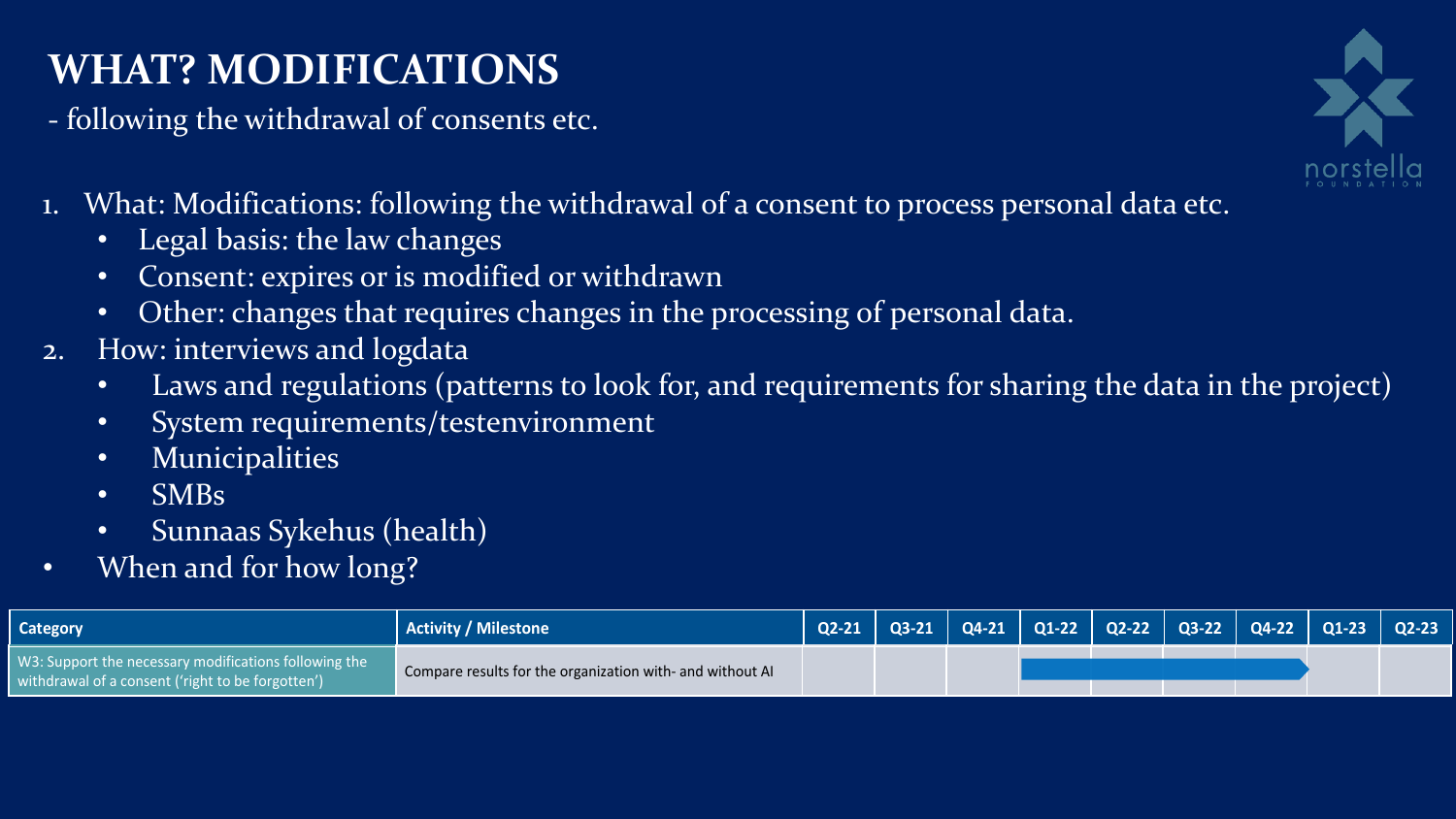## **WHAT? CUSTOMER DASHBOARD**

- giving an intuitive overview and making it easy to modify consents.

- 1. What: dashboard for the customer
	- Overview of the personal data being processed
	- Overview of the grounds for processing the personal data
	- Intuitive GUI for modifying the grounds for processing the personal data
- 2. How: interviews and logdata
	- Laws and regulations (patterns to look for, and requirements for sharing the data in the project)
- **Category •** System requirements/test environment<br> **Category •** System requirements/test environment
	- **Municipalities**

Get the project group up to a minimum competence level

Preparing the systems needed for the research activities

- **•** Sunnaas Sykehus (health)<br>W1: Get an overview of the personal data Vicentus (Compare results for the organization with
- When and for how long?

ompare results for the organization with

| Category                                          | <b>Activity / Milestone</b>                            |  | Q2-21   Q3-21   Q4-21   Q1-22   Q2-22   Q3-22   Q4-22   Q1-23   Q2-23 |  |  |  |
|---------------------------------------------------|--------------------------------------------------------|--|-----------------------------------------------------------------------|--|--|--|
| W4: Easy to understand privacy reports/dashboards | Compare results for the customers with- and without AI |  |                                                                       |  |  |  |

Preparatory work package  ${\rm BS}$ 

W1: Get an overview of the personal data and with- and with- compare results for the organization with- and with-

W2: Get an overview of the grounds for processing personal data (status and planning updates) Compare results for the organization with-

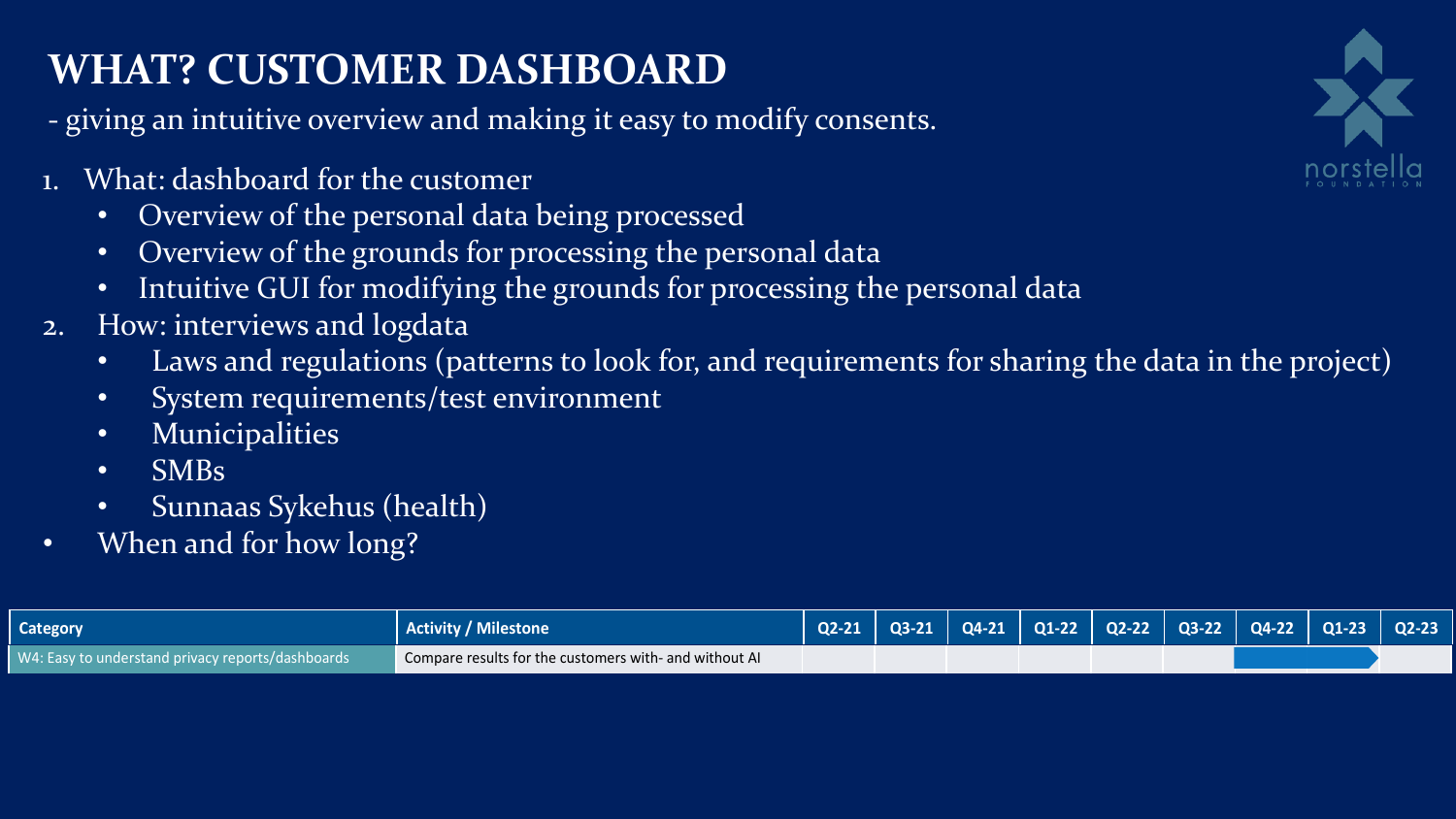#### **HOW? THE PROJECT PLAN**

#### • PLANNED WORK PACKAGES

| Category                                                                                                   | <b>Activity / Milestone</b>                               | $Q2 - 21$ | Q3-21 | Q4-21 | Q1-22 | Q2-22 | $Q3-22$ | Q4-22 | Q1-23 | $Q2-23$ |
|------------------------------------------------------------------------------------------------------------|-----------------------------------------------------------|-----------|-------|-------|-------|-------|---------|-------|-------|---------|
|                                                                                                            | Get the project group up to a minimum competence level    |           |       |       |       |       |         |       |       |         |
| <b>Preparatory work package</b>                                                                            | Preparing the systems needed for the research activities  |           |       |       |       |       |         |       |       |         |
| W1: Get an overview of the personal data                                                                   | Compare results for the organization with- and without AI |           |       |       |       |       |         |       |       |         |
| W2: Get an overview of the grounds for processing<br>personal data (status and planning updates)           | Compare results for the organization with- and without AI |           |       |       |       |       |         |       |       |         |
| W3: Support the necessary modifications following the<br>withdrawal of a consent ('right to be forgotten') | Compare results for the organization with- and without AI |           |       |       |       |       |         |       |       |         |
| W4: Easy to understand privacy reports/dashboards                                                          | Compare results for the customers with- and without AI    |           |       |       |       |       |         |       |       |         |
|                                                                                                            | Producing the project report and presentation material    |           |       |       |       |       |         |       |       |         |
| Completion work package                                                                                    | Executing the communications plan                         |           |       |       |       |       |         |       |       |         |

**Preparations**: in parallel with the research activities mentioned above, there will be a series of digital and physical meetings to get everyone in the project group up to a minimum competence level - and get valuable feedback on the most relevant scenarios/hypothesis to focus on in the research stream.

**Communications**: when there are valuable results to communicate to the market, the project will utilize the extensive networks of DigitalNorway, Digitaliseringsdirektoratet, the research institutes and NorStella - both for newsletters and seminars. The research papers and guidelines for others who have not participated in the project will, at the end of the project, be distributed free of charge through the same channels (mentioned above).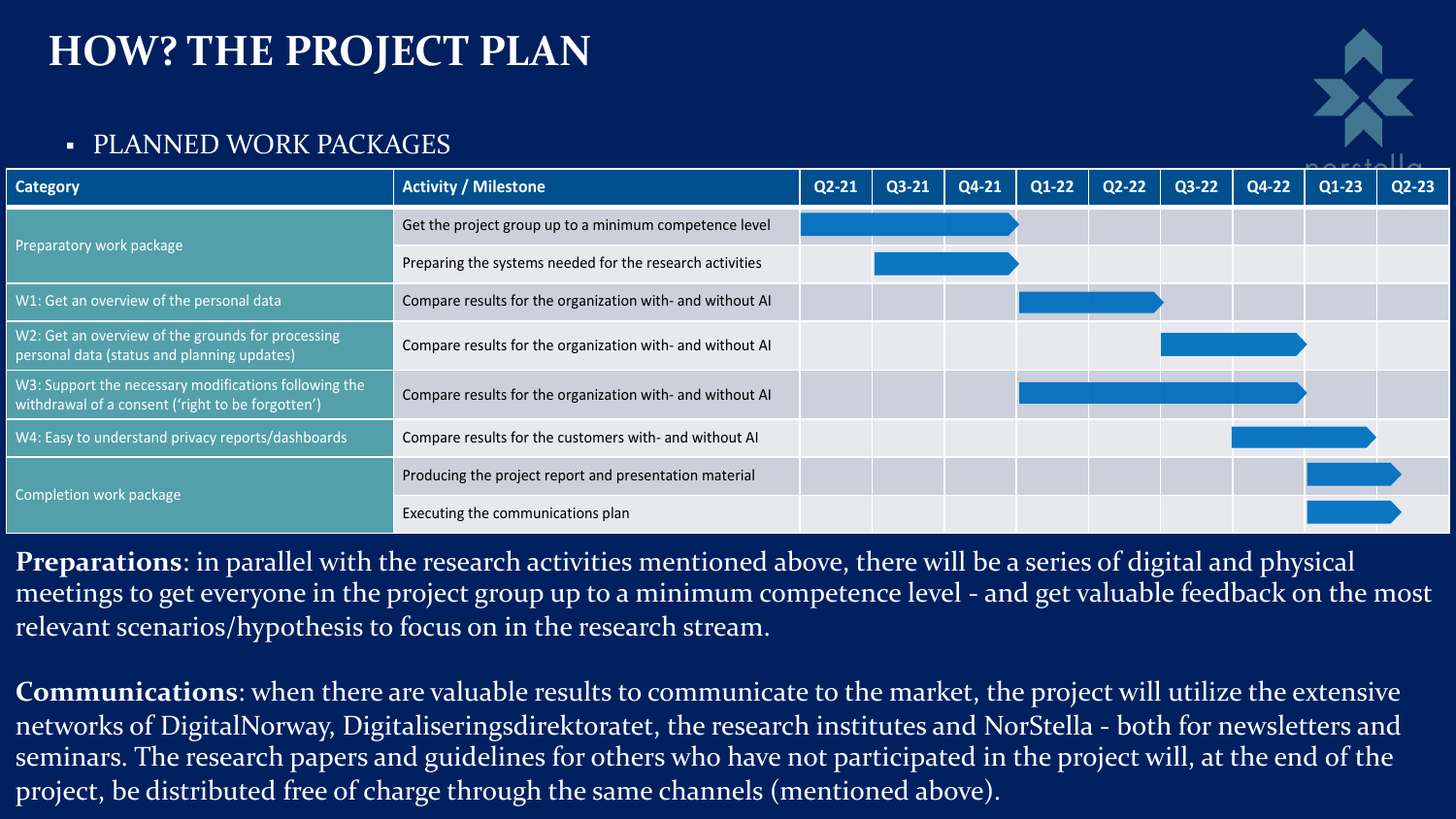# **HOW? THE ROLES IN THE PROJECT**

- PROJECT OWNER: application to NRC (approved research institute)
- PROJECT MANAGEMENT: same as above and/or NorStella
- MACHINE LEARNING and RESEARCH METHODS
	- o NTNU Gjøvik ?
	- o NORCE ?
	- o Simula Research Laboratory ?
- § OTHER SUBJECT MATTER EXPERTS / INPUT TO THE WORKPACKAGES
	- § SMB: DigitalNorway
	- o Public sector: Digitaliseringsdirektoratet, Ullensaker (+ potentially Moss/Lørenskog)
	- o Legal: Arve Føyen, NTNU, Digitaliseringsdirektoratet (?), others?
	- o Vendors: Altinn (Digitaliseringsdirektoratet), Iconfirm, Traq
- o SKILLS TRANSFER
	- o Arve Føyen and DigitalNorway
- o COMMUNICATIONS (dissemination of project results)
	- o NorStella (DT), Digitaliseringsdirektoratet, DigitalNorway, NTNU, NORCE and the other project partners.

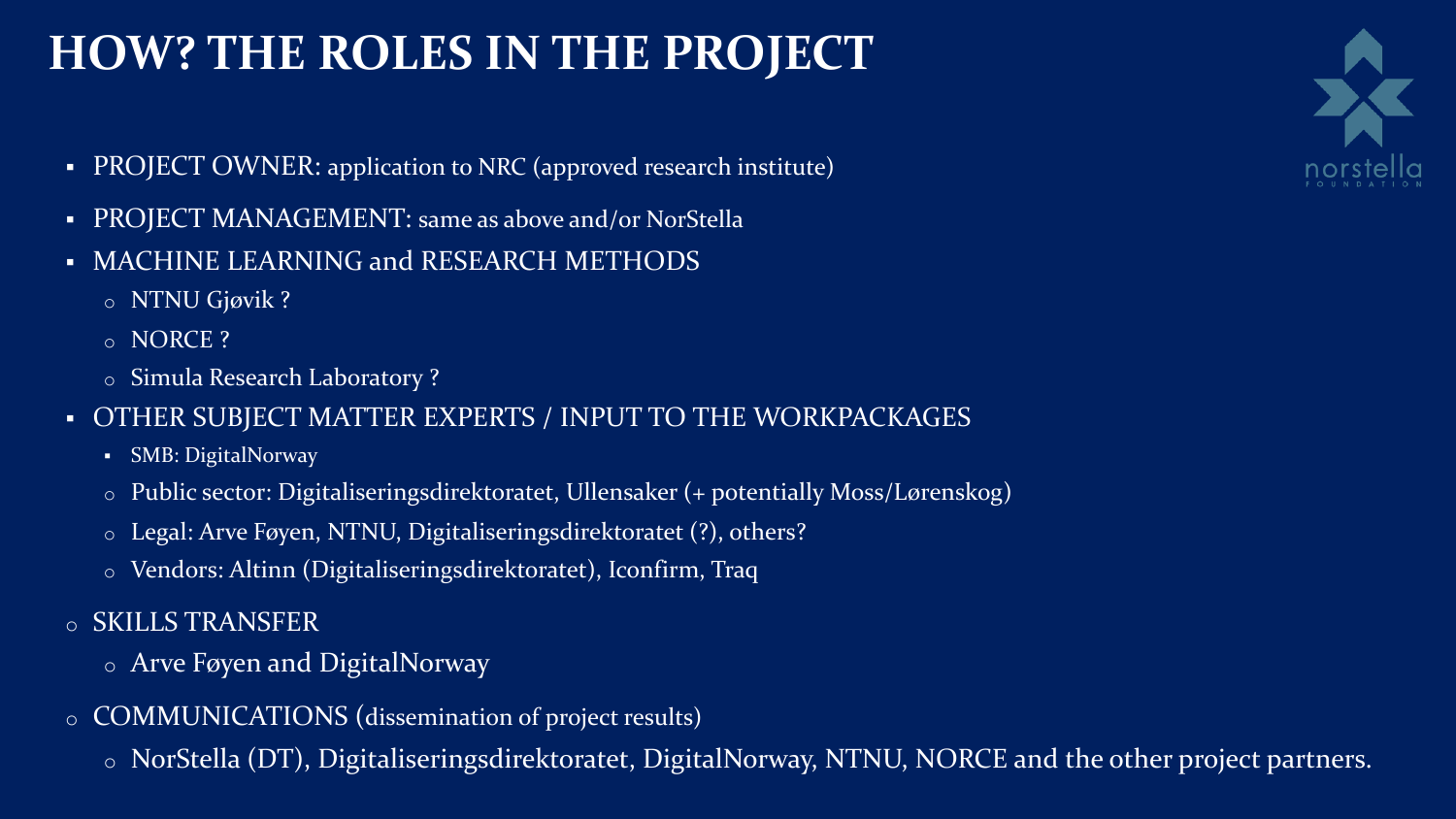# **NEXT STEPS**

- GO / NO-GO
- Who?
	- The scope (which workpackages to include)
	- Research institute to send the application
	- Other roles (incl. junior resource for legal work)
- Cost?
	- Estimates to be included in the application to NRC
	- Present revised package to Teknologiformidling
- Wishlist for data from the SMEs
- Availability of data
	- Based on a wish list from the project (ai plus legal plus SMEs).
	- With the blessing from the legal experts
- Target date for sending application and project kickoff.
	- Working backwards for other target dates.
- Minutes (MOM) with action points and the recording from this meeting.



| Cost plan (NOK 1000)          |      |      |      |
|-------------------------------|------|------|------|
|                               | 2021 | 2022 | 2023 |
| Payroll and indirect expenses | 1200 | 2440 | 1080 |
| Procurement of R&D services   |      | 120  | 120  |
| Equipment                     |      |      |      |
| Other operating expenses      |      |      |      |
| Totals                        | 1200 | 2560 | 1200 |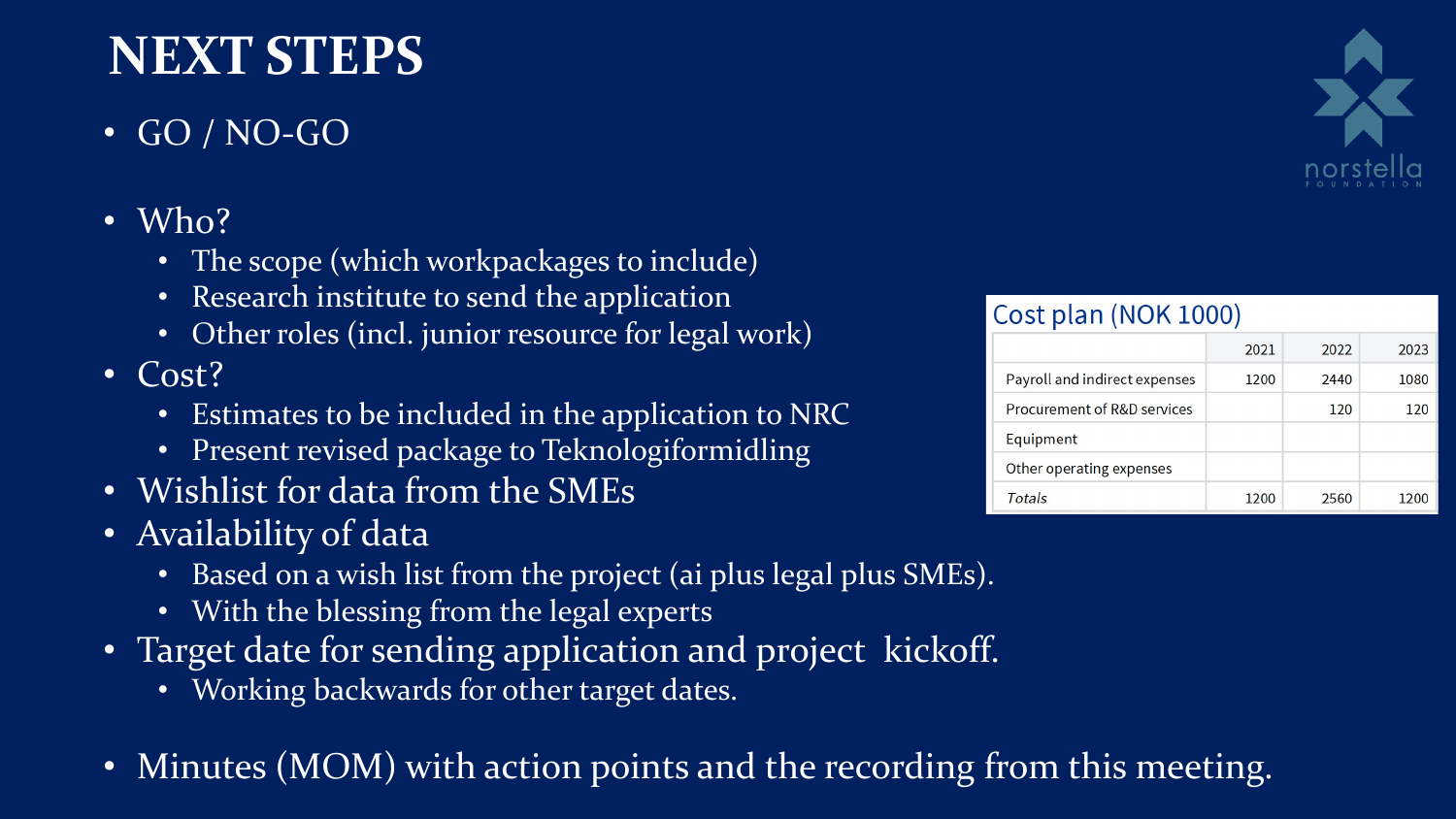# norst la  $\ddot{\mathbf{e}}$

# **COMMENTS / QUESTIONS?**



#### **Thanks**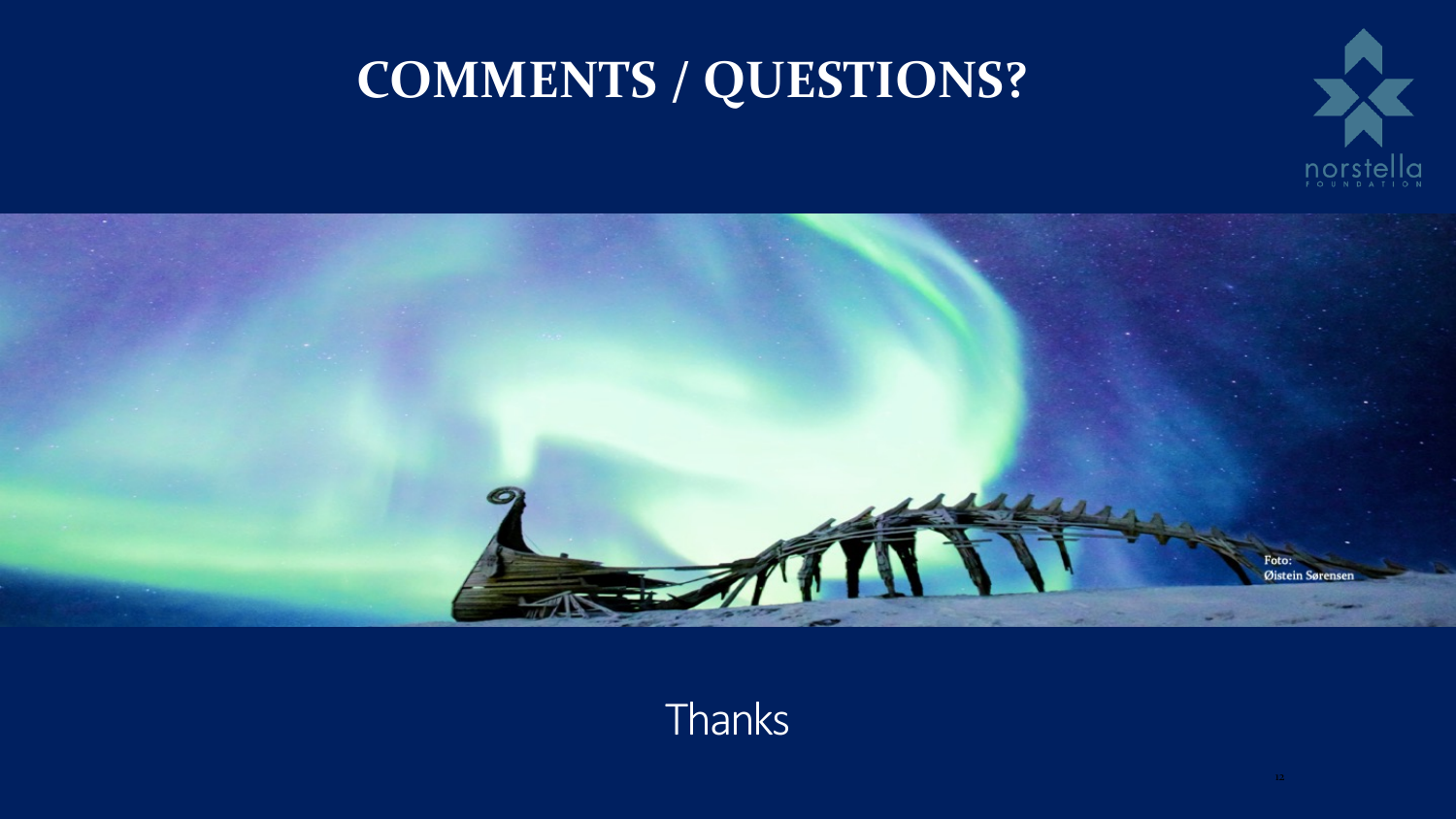# **ABOUT NORSTELLA**

- A neutral not-for-profit foundation with a long and proud history
- Communities
	- Digital Executives
	- Expert group: Datasharing, simplifications of laws and regulations
	- eID
	- $\circ$  K+ (digital municipalities)
	- etc.
- Activities:
	- $\circ$ "Samhandlingarena #17" about Akson\*
	- Digital Executives «Innovation in a pandemic»
		- 10.2: Digdir, DigitalNorway, StartupLab and NAV
		- 15.4: DNB and Tekna

\* https://www.91195000.com/norstella-main-7-44812022

# AKSON «JURIDISKE HINDRE»

**SN** 







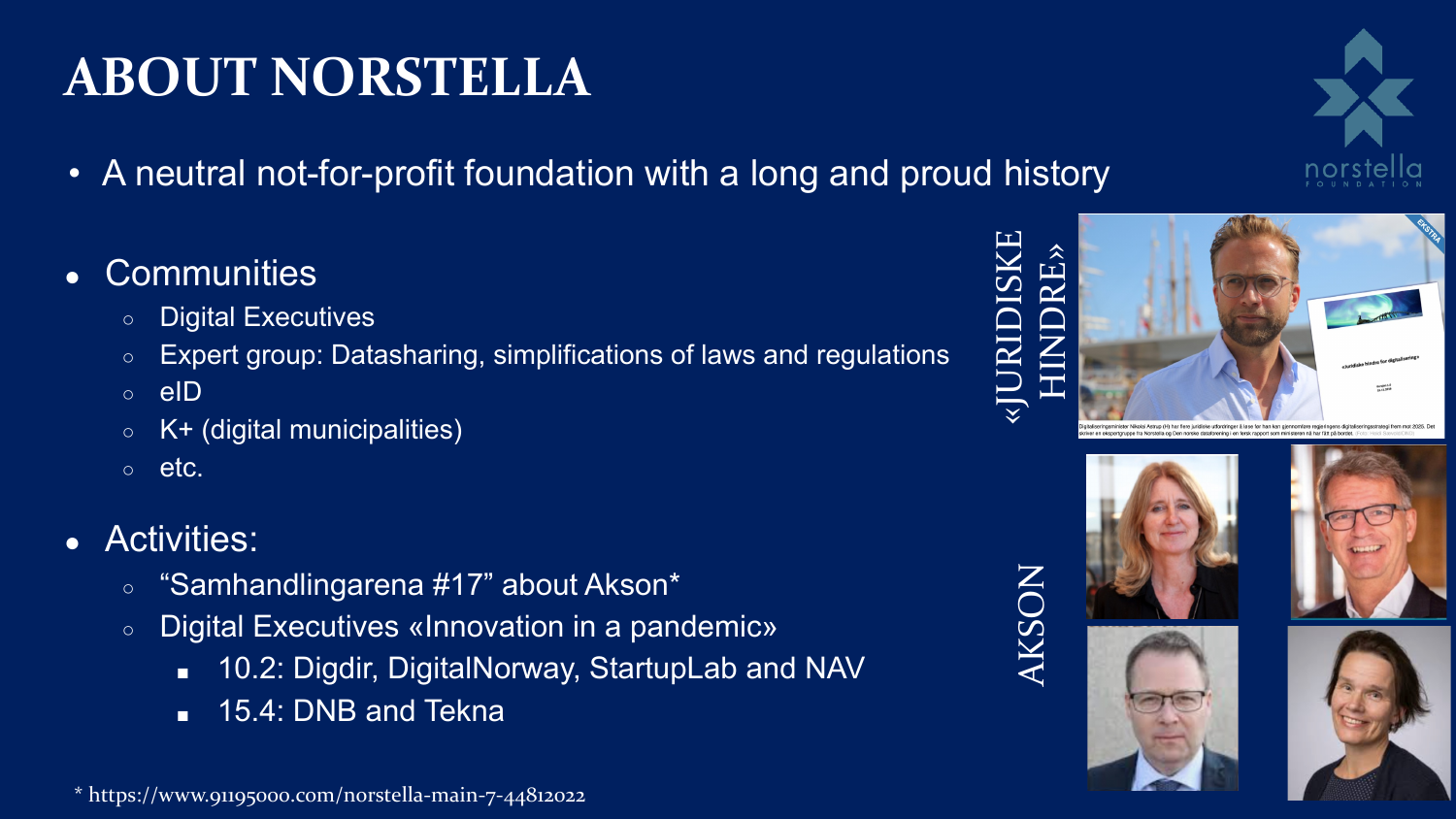# **DIGITAL EXECUTIVES (DT)**

#### **(Digitaliseringsdirektoratet 28.1, Virke 14.10 and on Teams 10.2 2021)**



| Organisasjon<br>v                                                      | <b>Navn</b><br>$\overline{\phantom{a}}$ | <b>Rolle</b><br>$\overline{\phantom{a}}$                |
|------------------------------------------------------------------------|-----------------------------------------|---------------------------------------------------------|
| Abelia                                                                 | Kjetil Brun                             |                                                         |
| Brønnøysundregistrene                                                  | Lars Peder Brekk                        | Daglig Leder                                            |
| Dataforeningen                                                         | Marianne Hofseth-Olsen                  | Daglig Leder                                            |
| Digitaliseringsdirektoratet                                            | Cathrine Holten                         | Avdelingsdirektør                                       |
| Digitaliseringsdirektoratet                                            | Knut Bjørgaas                           | Avdelingsdirektør digital strategi og samordning        |
| Digitaliseringsdirektoratet                                            | <b>Steffen Sutorius</b>                 | Daglig Leder                                            |
| <b>DIGITALNORWAY</b>                                                   | Liv Dingsør                             | Daglig Leder                                            |
| Direktoratet for eHelse                                                | Karl Stener Vestli                      | Direktør Strategi                                       |
| Dir. for IKT og fellestjenester i høyere utdanning og forskning (Unit) | Sigurd Eriksson                         | Assisterende direktør/Direktør for strategi og styring  |
| <b>DSOP Samarbeidet</b>                                                | Nils Inge Brurberg                      | Programansvarlig i Bits                                 |
| <b>Finans Norge</b>                                                    | Tom Høiberg                             | Fagdirektør Bank og kapitalmarked                       |
| Forskningsrådet                                                        | Jesper Werdelin Simonsen                | Områdedirektør / Executive Director                     |
| Innovasjon Norge                                                       | Helle Øverbye                           | Direktør divisjon Mennesker og teknologi                |
| <b>Innovasjon Norge</b>                                                | Unn Elin Hatlelid                       | Direktør digital forretningsutv. og porteføljeansvarlig |
| Open Innovation Lab                                                    | <b>Truls Berg</b>                       | Daglig Leder                                            |
| MyMayday                                                               | Helge Skrivervik                        | Daglig Leder                                            |
| <b>NAV</b>                                                             | Jonas Slørdahl Skjærpe                  | IT-direktør                                             |
| Nærings- og Fiskeridepartementet                                       | Hans-Jørgen Blomseth                    | Leder regjeringens prosjekt for forenkling              |
| Norges Handelshøyskole (NHH)                                           | Tor W. Andreassen                       | Professor NHH og leder av DIG                           |
| <b>Norsk Helsenett</b>                                                 | Johan Ronæs                             | Administrerende Direktør                                |
| Skatteetaten                                                           | Lucie Aunan                             | Divisjonsdirektør Utvikling (fung.)                     |
| StartupLab                                                             | Per Einar Dybvik                        | CEO og partner                                          |
| Tekna                                                                  | Lise Lyngsnes Randeberg                 | President i Tekna og professor ved NTNU                 |
| Telenor                                                                | <b>Birgitte Engebretsen</b>             | Divisjonsdirektør Bedrift                               |
| TietoEVRY                                                              | Gry Arnesen                             | <b>Head of Data Services</b>                            |
| Virke                                                                  | Kristin Bratlie                         | Leder Innovasjon                                        |